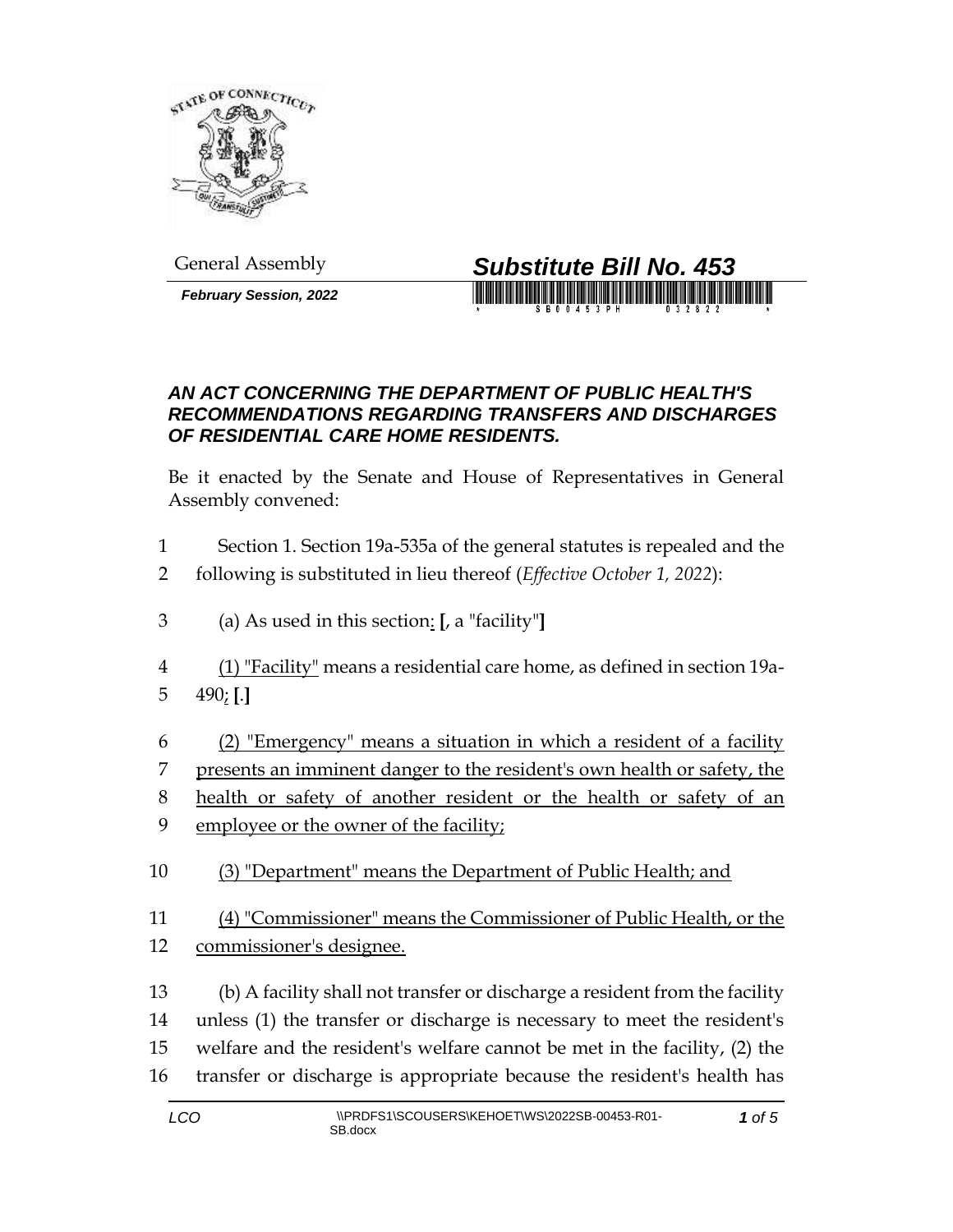improved sufficiently so the resident no longer needs the services provided by the facility, (3) the health or safety of individuals in the facility is endangered, (4) the resident has failed, after reasonable and appropriate notice, to pay for a stay or a requested service **[**,**]** at the 21 facility, or (5) the facility ceases to operate. In the case of an involuntary 22 transfer or discharge, the facility shall provide written notice to the resident and, if known, **[**his**]** the resident's legally liable relative, guardian or conservator **[**shall be given a thirty-day written notification which includes**]** not less than thirty days prior to the proposed transfer or discharge date, except when the facility has requested an immediate transfer or discharge in accordance with subsection (e) of this section. Such notice shall include the reason for the transfer or discharge, **[**and notice of**]** the effective date of the transfer or discharge, the right of the resident to appeal a transfer or discharge by the facility pursuant to subsection (d) of this section and the resident's right to represent himself or herself or be represented by legal counsel. Such notice shall be in a form and manner prescribed by the commissioner, as modified from time to time, and shall include the name, mailing address and telephone number of the State Long-Term Care Ombudsman and be sent by facsimile or electronic communication to the Office of the Long-Term Care Ombudsman on the same day as the notice is given to the resident. If the facility knows the resident has, or the facility alleges that the resident has, a mental illness or an intellectual disability, the notice shall also include the name, mailing address and telephone number of the 41 entity designated by the Governor in accordance with section 46a-10b to serve as the Connecticut protection and advocacy system. No resident shall be involuntarily transferred or discharged from a facility if such transfer or discharge presents imminent danger of death to the resident.

 (c) The facility shall be responsible for assisting the resident in finding **[**appropriate placement**]** an alternative residence. A discharge plan, prepared by the facility, **[**which indicates**]** in a form and manner prescribed by the commissioner, as modified from time to time, shall include the resident's individual needs and shall **[**accompany the patient**]** be submitted to the resident not later than seven days after the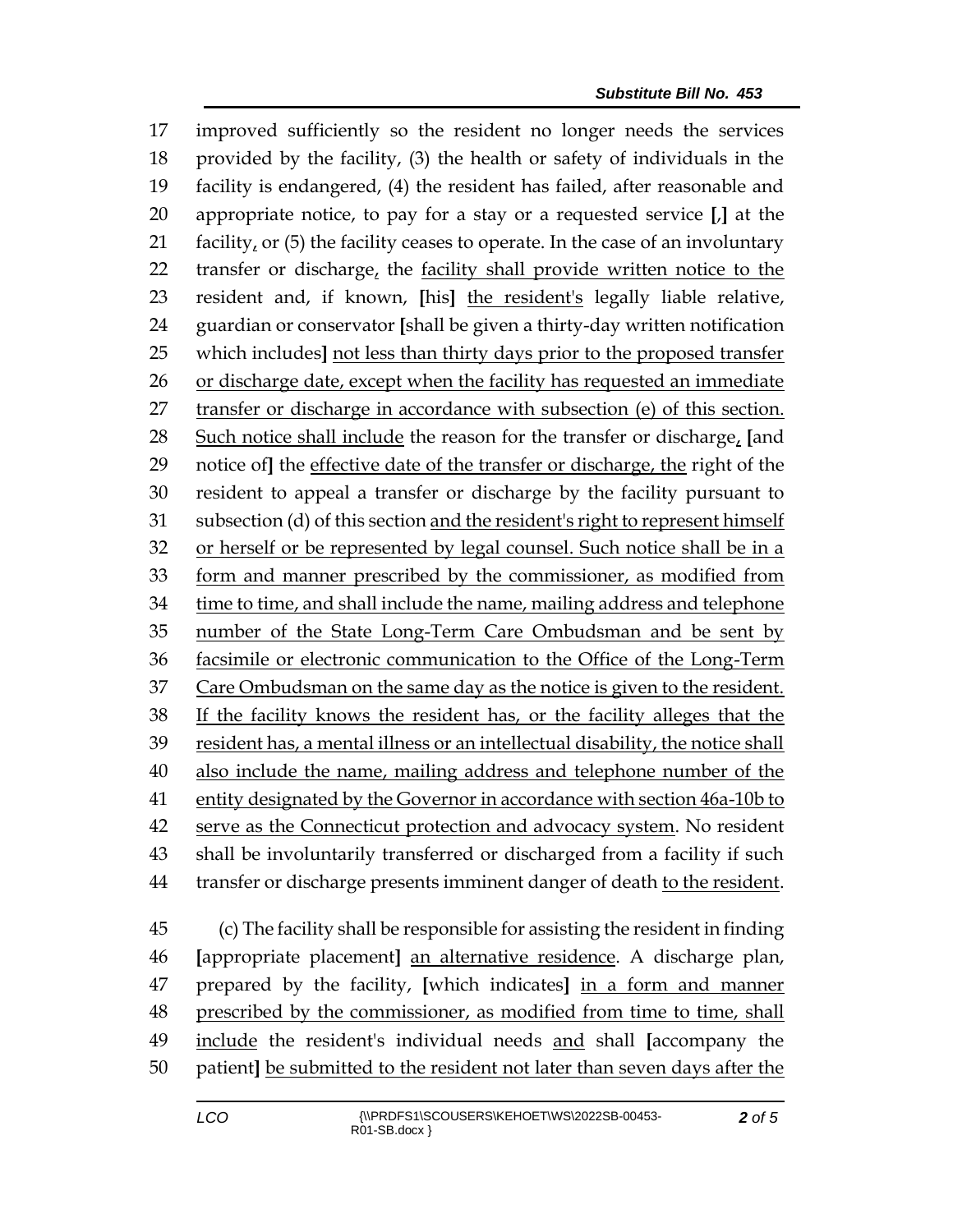notice of transfer or discharge is issued to the resident. The facility shall submit the discharge plan to the commissioner at or before the hearing

held pursuant to subsection (d) of this section.

 (d) (1) **[**For transfers or discharges effected on or after October 1, 1989, a**]** A resident or **[**his**]** the resident's legally liable relative, guardian or conservator who has been notified by a facility, pursuant to subsection (b) of this section, that **[**he**]** the resident will be transferred or discharged from the facility may appeal such transfer or discharge to the Commissioner of Public Health by filing a request for a hearing with the commissioner **[**within**]** not later than ten days **[**of**]** after the receipt of such notice. Upon receipt of any such request, the commissioner **[**or his designee**]** shall hold a hearing to determine whether the transfer or discharge is being effected in accordance with this section. Such a hearing shall be held **[**within**]** not later than seven business days **[**of**]** after the receipt of such request. **[**and a determination made by the**]** The commissioner **[**or his designee within**]** shall issue a decision not later than twenty days **[**of the termination of**]** after the closing of the hearing record. The hearing shall be conducted in accordance with chapter 54.

 **[**(2) In an emergency the facility may request that the commissioner make a determination as to the need for an immediate transfer or discharge of a resident. Before making such a determination, the commissioner shall notify the resident and, if known, his legally liable relative, guardian or conservator. The commissioner shall issue such a determination no later than seven days after receipt of the request for such determination. If, as a result of such a request, the commissioner or his designee determines that a failure to effect an immediate transfer or discharge would endanger the health, safety or welfare of the resident or other residents, the commissioner or his designee shall order the immediate transfer or discharge of the resident from the facility. A hearing shall be held in accordance with the requirements of subdivision (1) of this subsection within seven business days of the issuance of any determination issued pursuant to this subdivision.

(3) Any involuntary transfer or discharge shall be stayed pending a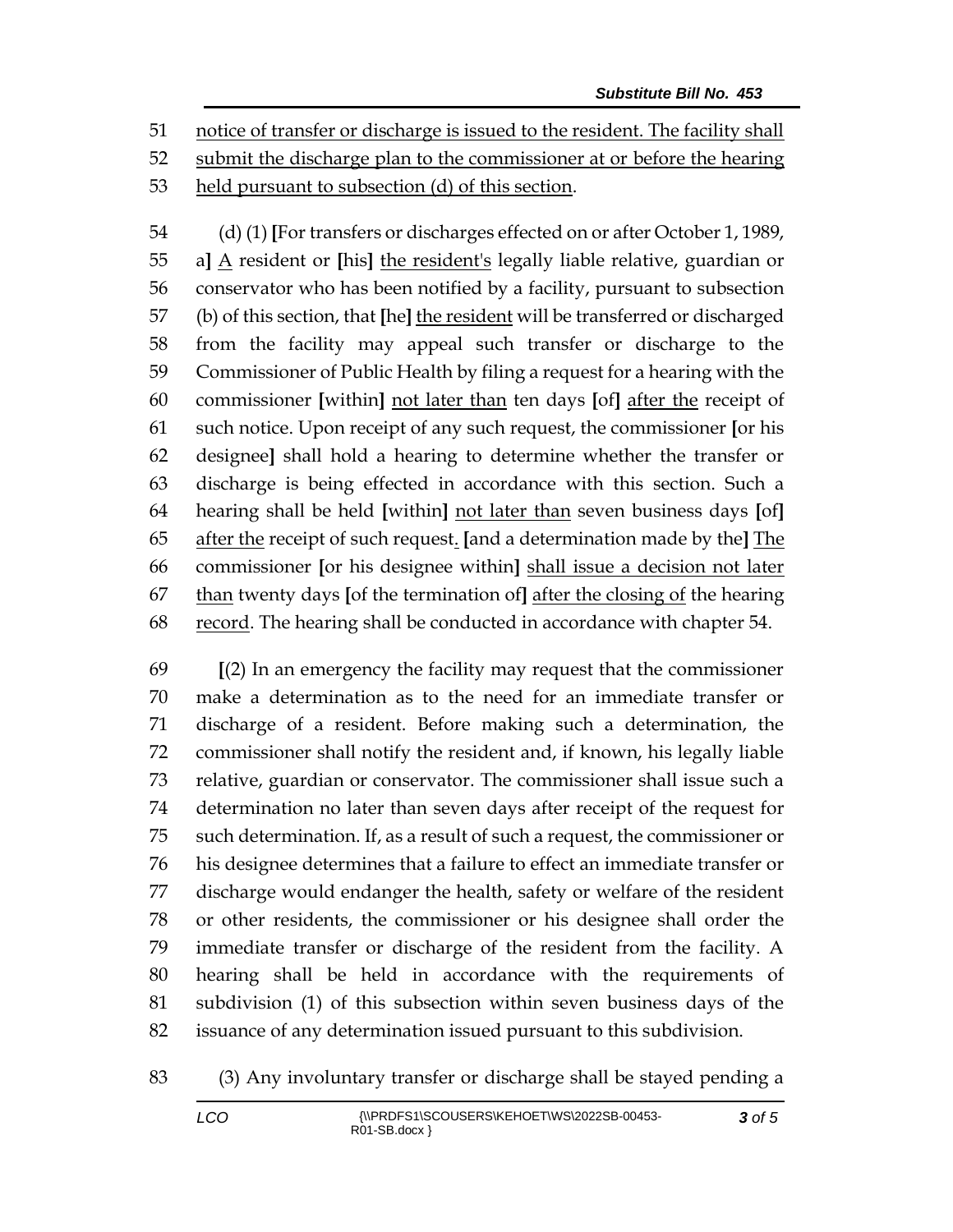determination by the commissioner or his designee. Notwithstanding any provision of the general statutes, the determination of the commissioner or his designee after a hearing shall be final and binding upon all parties and not subject to any further appeal.**]**

 (2) Any involuntary transfer or discharge that is appealed under this subsection shall be stayed pending a final determination by the commissioner.

 (3) The commissioner shall send a copy of the decision regarding a transfer or discharge to the facility, the resident and the resident's legal guardian, conservator or other authorized representative, if known, or the resident's legally liable relative or other responsible party, and the State Long-Term Care Ombudsman.

 (e) (1) In the case of an emergency, the facility may request that the commissioner make a determination as to the need for an immediate transfer or discharge of a resident by submitting a sworn affidavit attesting to the basis for the emergency transfer or discharge. The facility shall provide a copy of the request for an immediate transfer or discharge and the notice described in subsection (b) of this section to the resident. After receipt of such request, the commissioner may issue an order for the immediate temporary transfer or discharge of the resident from the facility. The temporary order shall remain in place until a final decision is issued by the commissioner, unless earlier rescinded. The commissioner shall issue the determination as to the need for an immediate transfer or discharge of a resident not later than seven days after receipt of the request from the facility. A hearing shall be held not later than seven business days after the date on which a determination is issued pursuant to this section. The commissioner shall issue a decision not later than twenty days after the date on which the hearing record is closed. The hearing shall be conducted in accordance with the provisions of chapter 54.

 (2) The commissioner shall send a copy of the decision regarding an emergency transfer or discharge to the facility, the resident and the